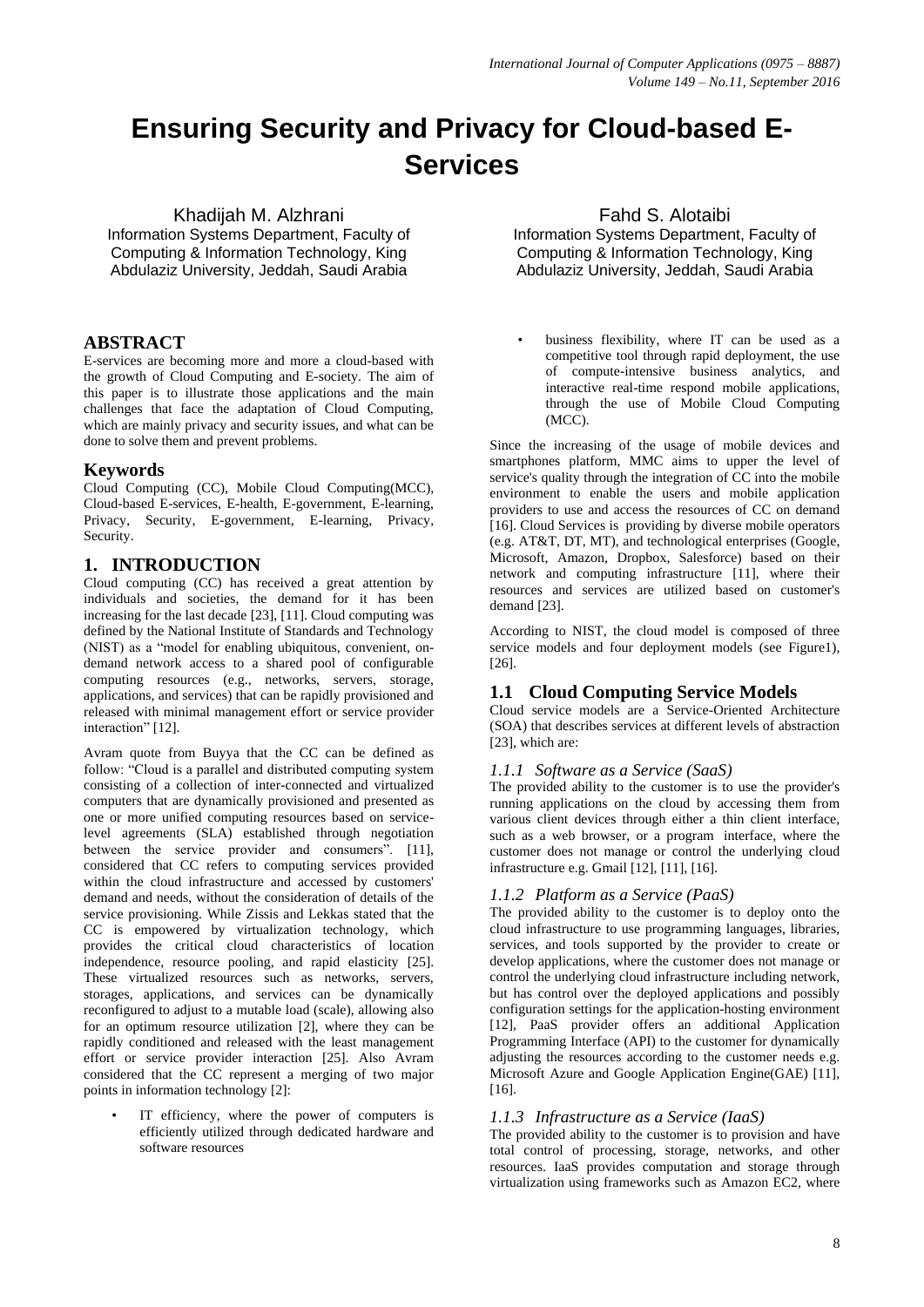the customer does not manage or control the underlying cloud infrastructure but has control over operating systems, storage, and deployed applications; and possibly limited control of select networking components (e.g., host firewalls) [12], [11], [16].

And according to 2016 Information and Privacy Commissioner of Ontario (Thinking About Cloud) report, IaaS considered as the basis of all cloud services models as described by the writer (the bottom layer), which provide the major variety of services, with PaaS (the middle layer) structured upon the IaaS, and on top of it SaaS (the top layer) [7].

#### **1.2 Cloud Computing Classifications**

CC has been classified into four deployment models, which are:

- Private cloud: The cloud infrastructure is provided for exclusive use and owned by a single organization, where It may be managed, and run by the organization, a third party, or some combination of them to serve only the organization needs. Private clouds are considered to be more secure than public clouds since their users are trusted individuals inside the organization [12], [23], [19], [16].
- **Community cloud**: The cloud infrastructure is shared by a specific community of consumers from organizations that have shared concerns. It may be owned, managed, and operated by one or more of the organizations in the community, a third party, or some combination of them e.g. educational cloud used by universities around the world [12], [23], [19].
- **Public cloud**: The cloud infrastructure is open used by the general public. It owned by service provider such as Google and it may be rent parts, managed, and operated by a business, academic, or government organization, or a combination of some of them, where users of it are treated as untrustworthy, security and privacy becomes a big concern about this type of cloud [12], [23], [19].
- **Hybrid cloud:** The cloud infrastructure is a combination of two or more distinct cloud infrastructures (private, community, or public) that remain unique entities, but are bound together by standardized technology that enables data and application portability with purpose of providing extra resources in high demand with a medium security level [12], [23], [19].



**Fig 1: The NIST Cloud definition framework [26].**

#### **2. CLOUD-BASED E-SERVICES**

CC offers many potentials and services for many E-services, most used Cloud based E-services are E-government, Elearning, and E-health. Youssef research focused on delivering how cloud computing can provide customized, reliable services for E-services. Youssef said that CC is an attractive environment for students, faculty members and researchers, where it can provide universities and research centers with powerful and cost-effective computational infrastructure and where students can connect to campus educational services through their personal mobile devices from anywhere, faculty members can have efficient and flexible access to their course material in their classrooms, and Researchers can find articles, models and share their experiments on the cloud faster [23]. Cloud-based E-learning which are usual provided and controlled by a third party services, can be considered as a method to decrease costs and complexity of data restoring and accessing [10].

According to Intel HealthCare Cloud Computing report, less than one third of healthcare institutions art adopting the cloud with the fast transaction and changing in to electronic systems. Implementing the cloud in E-health offers many potentials for medical insurance institutions including the high quality and speed of processes [8].

In E-government applications, CC can significantly improve the way of governments functions, the provided services to its own citizens and institutions and the cooperating with other governments.

With the lately increased used of different devices with different platform with mobility Rahimi, Ren and Liu added the ability of emerging the MCC in E-learning, and use it through Mobile Learning System (MLE), in E-government in a point of transactions and financial information through M-Commerce, and in E-health through Mobile healthcare and wellness (M-health) [16].

Many information is used in E-services including highly personal information including identification information, financial information and other personal information. That information one way or another are stored and used in the cloud once its implemented.

# **3. SECURITY AND PRIVACY IN CLOUD-BASED E-SERVICE**

Although the distinguish characteristics and benefits of CC, CC and MCC have major challenges and issues that need to be considered. Security and privacy have been the most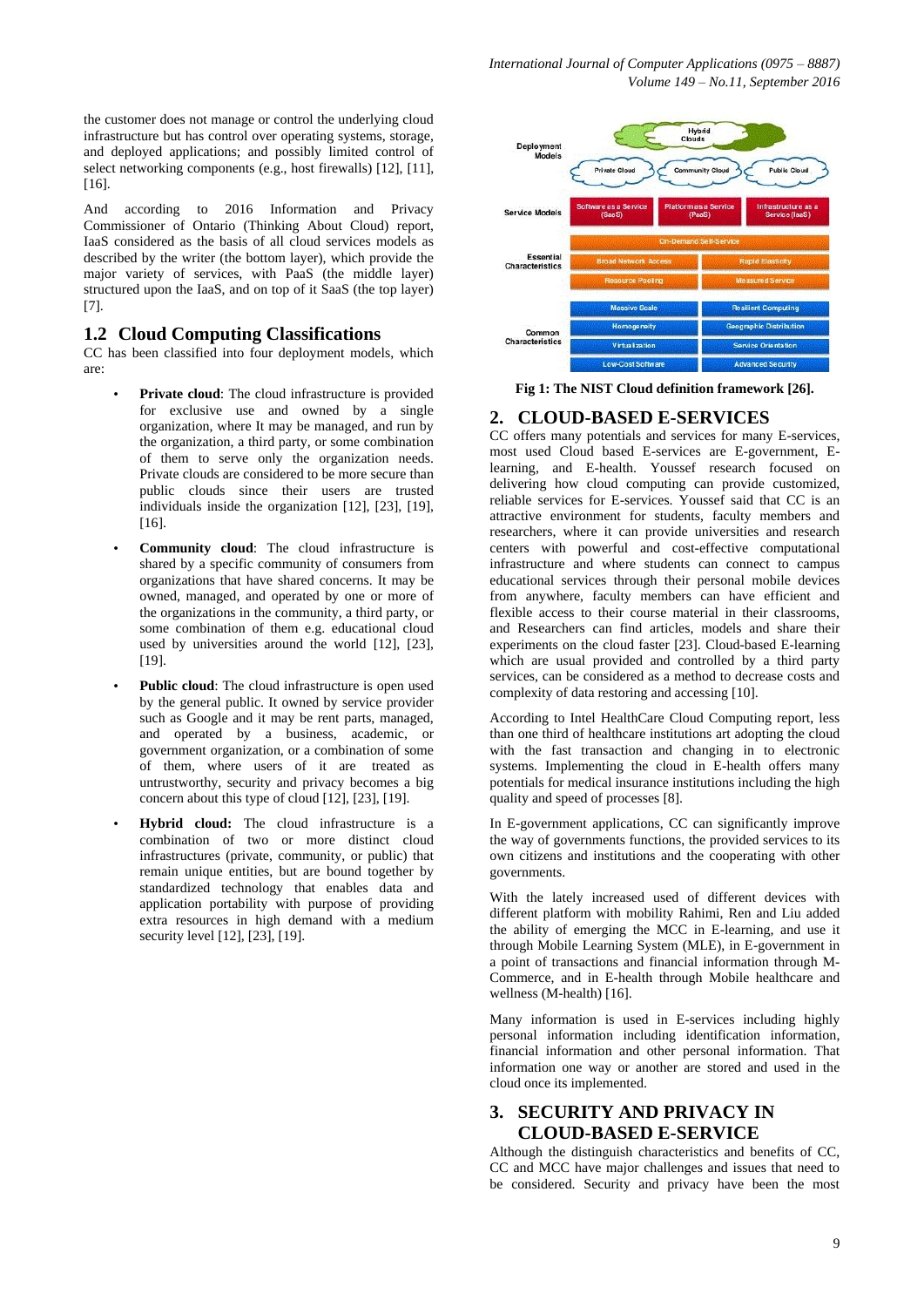controversy about cloud computing, which may consider as a barrier to the adaptation of CC and may have a huge effect on the future of the cloud. With the increasing number of cloud users and with the more sensitive information are uploaded in the cloud, security and privacy need to be guaranteed. Also, in MCC; Rahimi, Ren, and Liu noticed that the privacy and security challenges are high priority in all MCC-based Eservices, where privacy considered as one of the sensitive issues that had an effect on the deployment of MCC for certain applications where confidential information about users are stored in the cloud [16].

In the International Data Corporation (IDC) Cloud Computing survey, Security had marked as 74.6% (see Figure 2), [5].

Q: Rate the challenges/issues ascribed to the 'cloud'/on-demand model



**Fig 2: IDC's Cloud Computing survey report (2009).**

Security and privacy are needed to be ensured not only in data storage but also in computation of CC. Wie, Zhu , Cao, Dong, jia, Chen, and Vasilakos stated that most researchers focused only on data storage security, while they considered that the security needs to be ensured in both data storage and computation, with a taking of consideration of privacy preserving as a critical issue for secure CC by presenting a model for the security problems in CC and proposing and analyzing a basic protocol called SecCloud to attain data storage security and computation [22].

Zissis and Lekkas, considered that security in CC is about defining trust, security identification of threats whether it's inside or outside threats, confidentiality and privacy as a part of security, integrity, and availability. Also, they stated that if a third party is needed and involved, it must be a Trusted Third Party (TTP) to ensure secure interactions between parties through server and client authentication, a creation of security domains, certificate-based authorization and cryptographic separation of data [25].

A mechanism for shared data in the cloud was analyzed by Yu, Yang, MU, and Susilo including privacy-preserving mechanism and distributed storage integrity among other communication issues where they suggested using a secure digital signature scheme to resolve the problems in the original mechanisms [24].

In Cloud-based E-learning Durairaj and Manimaran mentioned in their research, that all SaaS and PaaS and IaaS had security issues, SaaS issues were about the data security including integrity of data, segregation of data, and data breaches and network security, while PaaS issues were about the location of the data and "privileged access", and in IaaS such as Web services attack, and DNS attack that deals with

domain name to an IP address. These issues led them to propose a system that consists of a "Cloud-based model to secure E-learning environment" [10].

With the fast transaction and changing to electronic systems and with the government authorization changes for reporting and refunding, led the health-care institutions face more security standers, which make them think again about many electronic approaches and reserves including the adaptation of cloud computing but it also can drive them toward "powerful, cost-efficient, cloud-based IT solution" [8].

Data integrity and confidentiality, and authentication and access control are most worries that need to be under considerations in Cloud-based E-government, where can be prevented by deploying security approaches and techniques [23].

The security and privacy level of cloud computing measured and implemented depending on the kind of E-services work flow and the used information importance, the more highly information and services the more highly worries and protection.

## **4. METHODOLOGY**

Coming to the cloud applications many concerns and question are raised. As mentioned security and privacy consider as the biggest challenges of the cloud computing, which also takes the focus of attention by the public opinion and governments. These questions need to be asked and answered.

- Possession of personal data, who owns personal information and who is trusted with it? Is there a way to ensure that the personal information that has been entrusted to a company, remains only under the seal of the trusted owner?
- Collecting personal information, where can be resulting from impersonal data through applications that can collect and assemble personal information.
- Small data considered as the offender for most usual privacy threats, such as financial information, which may cause huge damage. Is there a way to prevent or limit that?
- Electronic protected health information (e-PHI) and other E-services protected information, though their industry has much to gain from cloud computing and big data, it also has many concerns. e-PHI and other high importance and private E-services information must remain private. Is there a way to gain benefits and maintain e-PHI and other information privacy?
- What about the unauthorized access by snoopers to other corporates? Is there a way to limit the snooping capabilities of corporates, and what about the privacy and security challenges on that?

Therefore, many methods need to be applied by all involving parts in the cloud (the cloud provider, third party and stockholders, and E-services and their users), considering all cloud component from head to toe, such as the architecture of the cloud and data storaging. To protect personal information, several methods need to be applied.

Minimizing personal information is a main goal to achieve privacy and security issues in the cloud through:

a. Encryption tools and methods with securely generated and managed encryption and decryption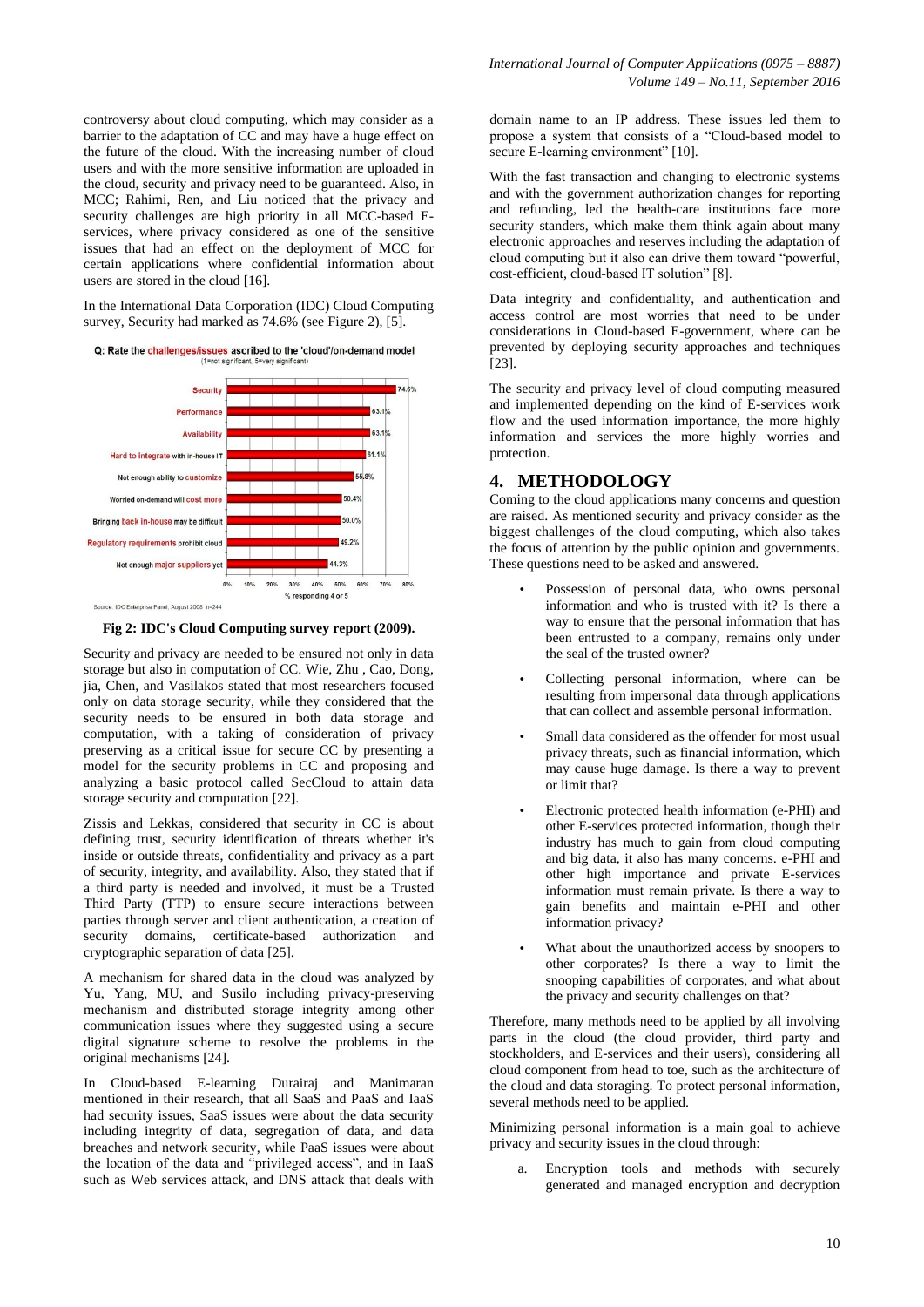keys that are remain under exclusive control, this can minimize information exposure and risk. Encrypting personal information at breakage and in transportation is the finest way that ensure effective control of information in the cloud, also may be used through the whole processing [7].

b. Tokenization is also a great way to minimize personal information it's a "promising area of security-enhancing technology, where identifiable data is replaced with a random surrogate value, it allows cloud customers to use some cloud computing services, while personal information are held in-house" [7].

According to Right Scale 2016 State of the Cloud report, the role of cloud architect has emerged 40 percent of institutions, as displayed (see Figure 3), [18]. Therefore, architecture security and privacy need to be ensured.



**Role of Cloud Architect Emerges** 

**Fig 3: Right Scale 2016 State of the Cloud report 2016**

For a secure architecture, security need to be ensured and produced in all CC services models, also there is a need for a secure execution environment for cloud virtual machines (VMs) including networks considering the need for high reliability in the cloud [6].

- a. Security as a Service (SaaS) model, need to be considered as a part Software as a Service model to ensure security management to protect and secure data and networks from any threats, consideration about security and privacy also need to ensure in Infrastructure as a Service model for data protection through encryption, authentication and authorization, and monitoring and reporting [6].
- b. Current VM-based cloud computing practice does not offer an efficient security execution environment for sensitive applications on cloud end computers. a trusted execution environment (TEE) for VMs need to be engaged such as the suggested one by Jin, Dai, and Zou, which consider as solution to allow multiple customers or VMs on a service cloud-end platform to simultaneously enjoy dynamic root of trust for measurement (DRTM), as in a secure execution environment, without requiring expensive extra hardware [6].

c. Enhancing the reliability of cloud services through approaches such as fault diagnosis and dynamic software updating, when carried out in traditional ways, consumes much time and resources, so to achieve that a software updating need to be consider such as what also Jin, Dai, and Zou suggested to enhance reliability, by presenting two methods of updating: online and offline updating, to update the software of cloud services online and offline through a new automatically offline software update model called UaaS (Update as a Service) [6].

Cloud providers and third party not only should consider the safety of information from being reached, but also they need to ensure privacy of information through having a set of rules and agreements on who have the rights to own, reach the information and use it, considering regulations of IT society and countries such as, "the International Organization for Standardization (ISO), the US National Institute for Standards and Technology (NIST), and some private-sector organizations, such as the American Institute of Chartered Public Accountants (AICPA)".

CC implementations usually contain advanced security technologies, most are available due the implemented architecture and due controlling and managing the [25]. But since the cloud become a base for almost every new technology nowadays and by adopting a cloud architecture with a resource sharing method such as in the public and community cloud, along with the growth of devices and connections many threats are introduced. Trust, knowledge of threats, confidentiality and privacy, and integrity need to be ensured, educate, and obey under countries' legal framework and terms.

Despite the big role of cloud providers' responsibility, customers and users of the cloud also need to be aware of their information security and privacy. Awareness is the best data protection. Each Cloud-based E-Service owners or users should have the full awareness of the Cloud Computing security and privacy issues, what does it need to be ensure, what should the customer do on his behalf to ensure the information safety and what's rights and regulations can he stand for including regulations and standers of other countries that may offer the data storaging, also with the intervention of a third party? better to understand how to integrate federal privacy and security requirements into their practices.

Most Cloud-based E-services share the same security and privacy concerns, but each one of them needs to ensure what is suitable for their own perspective and services, and what kind of information are used and which kind of users they serve.

Also, both cloud provider and cloud customer need to have a plan to attempt the evolutionary in technology also need to attempt if any breach occurred "incident management plan", what is the rescue and recovery plan?

Therefore, to ensure that such issues will not be obstacles for implementing cloud computing, plans and technologies need to be updated. Most new recent security and privacy trends need to be applied in the used cloud architecture, and future developments need to be considered.

Adopting the right privacy and security behaviors, and protection technologies under the seal of regulations and standers will ensure security that will ensure privacy on its behalf, all that together will assure success and conviction for all parts.

Source: RightScale 2016 State of the Cloud Report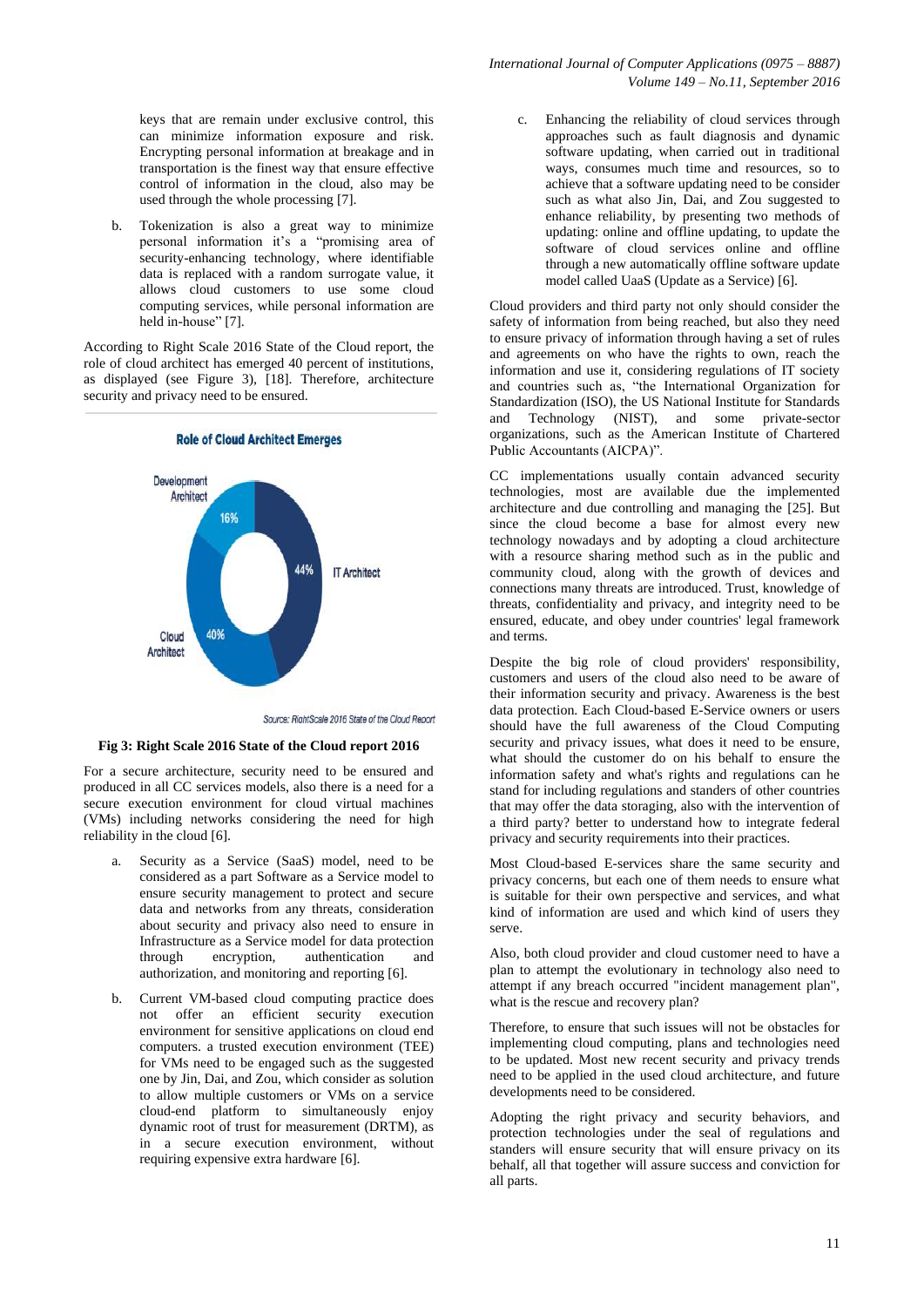As been noticed in the Right Scale Annual Cloud Computing Trends survey (see Figure 4), ensuring security and privacy lately, it's no longer the main issues, but still changes from year to year depending on circumstances and changes in needs and technologies [17].



Cloud Challenges 2016 vs. 2015

#### **Fig 4: Right Scale Cloud Computing trends: 2016 state of the Cloud survey report**

One of the main results, since big data is derived by cloud computing, worth to mention ensuring the security and privacy in the cloud should lead to ensuring security and privacy in big data, that's what has been covered in a report that the white house released on big data called Seizing Opportunities, Preserving Values, discussing big data applications such as into government spending, helping economic recovery, as well as improving education and healthcare, those issues are solvable through Cloud Security Solution for Big Data Applications.

Also, with the enhance of Internet of things (IoT), a new era of opportunities can start to develop new solutions and technologies based on new software and programming models, that may cause so many issues and concerns if an immigration with the cloud happened, especially with the need of collecting and analyzing data.

#### **5. CONCLUSION**

Cloud-based E-services has many potentials, but many challenges are stood on it way. The main raised issues were privacy and security issues. These issues need to be considered and solved in view of the highly information that need to be used. Many methods need to be applied but awareness of rights, cloud computing challenges and issues are the main solution to ensure protection and trust at all times. Even though that the CC security and privacy issues are no longer are the main issues, protection and trustworthy behaviors still need to be accrued, and knowledge and awareness need to be increased, especially with the risen of IoT and new IT technologies.

#### **6. REFERENCES**

[1] Alshwaier, M., Youssef, Y., and Emam, A. 2012. A new trend for e-learning in ksa using educational clouds.

- [2] Avram, M. G. 2014. Advantages and challenges of adopting cloud computing from an enterprise perspective.
- [3] Venugopal, S., Broberg, J., Brandic, I., and Buyya, R. 2009. Cloud computing and emerging it platforms: Vision, hype, and reality for delivering computing as the 5th utility.
- [4] Gasiorowski-Denis, E. 2015. Trust and confidence in cloud privacy.
- [5] Gens, F. 2009. New IDC IT cloud services survey: Top benefits and challenges.
- [6] Jin, H., Zou, D. and Dai, W. 2016. Theory and methodology of research on cloud security.
- [7] Information and Privacy Commissioner of Ontario.2016. Thinking about clouds? privacy, security and compliance considerations for Ontario public sector institutions.
- [8] Intel. How cloud computing can help solve. healthcare's looming it crisis.
- [9] Jirasek, V. 2012. Cloud security and security architecture.
- [10] Durairaj, M. and Manimaran, A.2015. A study on security issues in cloud based e-learning.
- [11] Moura, M. and Hutchison, D. 6016. Review and analysis of networking challenges in cloud computing. Journal of Network and Computer Applications,60:113\_129.
- [12] NIST. 2011. The NIST definition of cloud computing.
- [13] Kumar, S., Kumar, N. K., and Kumar, A.2014. Cloud computing services and its application.
- [14] Executive Office of the President. 2014. Big data: Seizing opportunities, preserving values.
- [15] The office of the national coordinator for health information technology. 2015. Guide to privacy and security of electronic health information.
- [16] Rahimi, R. M., Ren, J., Harold, L. C., Vasilakos, A. V., and Venkatasubramanian, N. 2014. Mobile cloud computing: A survey, state of art and future directions. Mobile Networks and Applications, 19(2):133\_143.
- [17] Right Scale. 2016. Cloud computing trends: 2016 state of the cloud survey.
- [18] Right Scale. 2016. State of the cloud report.
- [19] Rong, C., Nguyen, S., and Jaatun, M. G. 2013. Beyond lightning: A survey on security challenges in cloud computing. Computers & Electrical Engineering, 39(1):47\_54.
- [20] The office of national coordinator for health information technology. 2015. Guide to privacy and security of electronic health information.
- [21] Campo, J. V., Pegueroles, J., Hernández-Serrano, J., and Soriano, M. 2014. Doccloud: A document recommender system on cloud computing with plausible deniability. Information Sciences, 258:387\_402.
- [22] Wei, L., Zhu, H., Cao, Z., Dong, X., Jia, W., Chen, Y., and Vasilakos, A. V. 2014. Security and privacy for storage and computation in cloud computing. Information Sciences, 258:371\_386.

Source: RightScale 2016 State of the Cloud Report